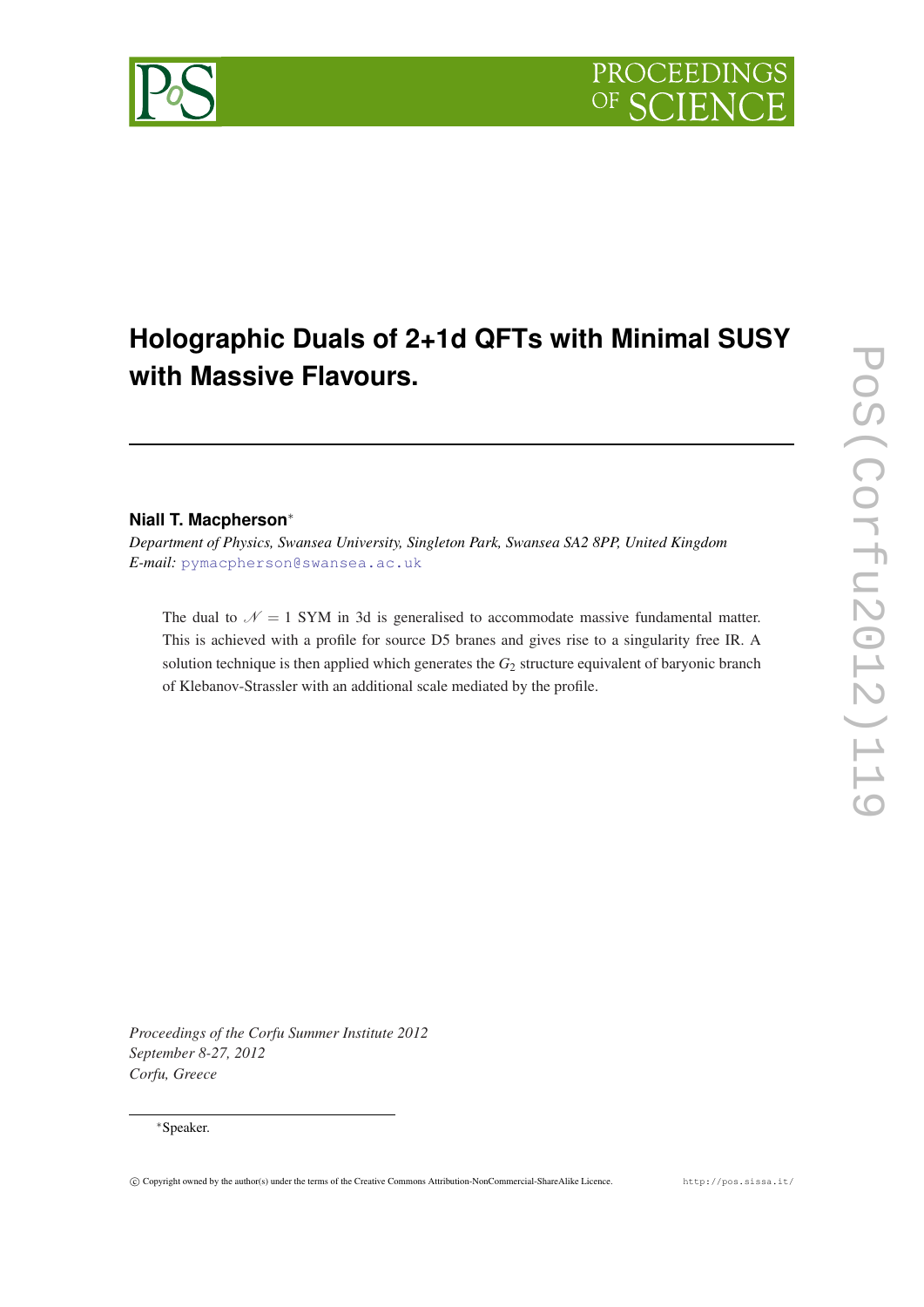### 1. Introduction

An important development in the gauge-gravity correspondence [\[1\]](#page-6-0) was the technique of adding smeared source branes. This enabled the construction of holographic duals to QFT's with fundamental matter in the Veneziano limit, where  $N_c$ ,  $N_f \rightarrow \infty$  with  $N_c/N_f \sim 1$  [\[2\]](#page-6-0). And so it was made it possible to move out of the probe limit and construct tractable gravity duals to field theories of phenomenological interest. In its original form the method produced duals to gauge theory with massless flavour and many interesting results were found. However these backgrounds generically suffered from unphysical IR singularities caused by the infinite number of flavour branes reaching the origin.

This IR pathology can be solved if a profile is introduced for the flavour branes  $N_f \rightarrow N_f P$  as in Fig [1.](#page-2-0) Then the dual QFTs have massive flavour [\[3,](#page-6-0) [4](#page-6-0)] and the profile is interpreted as follows. In UV, where  $r >> m_Q^2$ , the flavours are effectively massless and so  $P = 1$ . In the IR, where  $r << m_Q^2$ , the flavours have been integrated out and so  $P = 0$ . Finally the intermediate region is where the effect of quarks running in loops is becoming increasingly noticeable as the energy increases.

Another development that is showing increasing utility is solution generating techniques, the principal reason being that finding solutions to SuGra is hard. The idea is that one starts from a relatively simple SuGra solution that may not be dual to anything very interesting or may contain pathologies. A solution generating would then be applied to this mapping to a SuGra solution with a richer flux structure, improved metric, and/or fewer pathologies. This more complicated theory would be solved in terms of the simpler one which is already known.

A well understood example of such a technique was that has born much fruit was introduced by Maldacena and Martelli [\[8\]](#page-6-0). It is a U-duality (or *SU*(3) rotation) which takes a deformation [[2](#page-6-0)] of the Maldacena-Nunez solution [\[10\]](#page-6-0) as its "seed" and maps it to, the baryonic branch [\[11](#page-6-0)] of, Klebanov-Strassler [[12\]](#page-6-0). The seed solution is constructed from D5 branes that wrap a 2-cycle inside the conifold and supports only a RR 3-form and dilaton. It is only a good dual to a 4d QFT in the IR as the branes unwrap as one flows towards the UV. The rotated solution supports  $F_3$ ,  $F_5$ and *H* and gives the dual QFT a UV completion.

The purpose of this short note is to review some recent developments in holographic duals to 3d theories with minimal SUSY that are closely related to what is described above. The SuGra solution dual to 3d SYM with  $\mathcal{N} = 1$  SUSY and unquenched massive flavours was constructed in [\[5\]](#page-6-0). This includes a source D5 profile which provides an interpolation between the Maldacena-Nastase solution [\[6](#page-6-0)] in the IR and its massless flavour generalisation [[7](#page-6-0)] in the UV. It is constructed from D5 branes that wrap a 3-cycle inside a *G*<sup>2</sup> structure manifold and supports a dilaton and *F*3. As shown in [\[5\]](#page-6-0) and expanded upon in [[9](#page-6-0)], it is possible to apply a  $G_2$  structure rotation [\[13](#page-6-0)] to this solution. The result is a type-IIA solution that is the  $G_2$  analogue of the Baryonic branch of Klebanov-Strassler generalised to include an intermediate scale mediated by the profile. This solution contains D3,D4 and NS5 branes and has a metric that is asymptotically  $AdS_4 \times Y$  where *Y* is the metric at the base of a  $G_2$  cone. In fact, as with the  $SU(3)$  structure case [[15\]](#page-6-0), it is only possible to have an intermediate scale and desirable asymptotics when one take the source NS5 brane profile to be of the second type in Fig. [1](#page-2-0).

The note is contains the following material:

• Section [2](#page-2-0) contains a review of the relevant SuGra backgrounds constructed in [[5](#page-6-0)].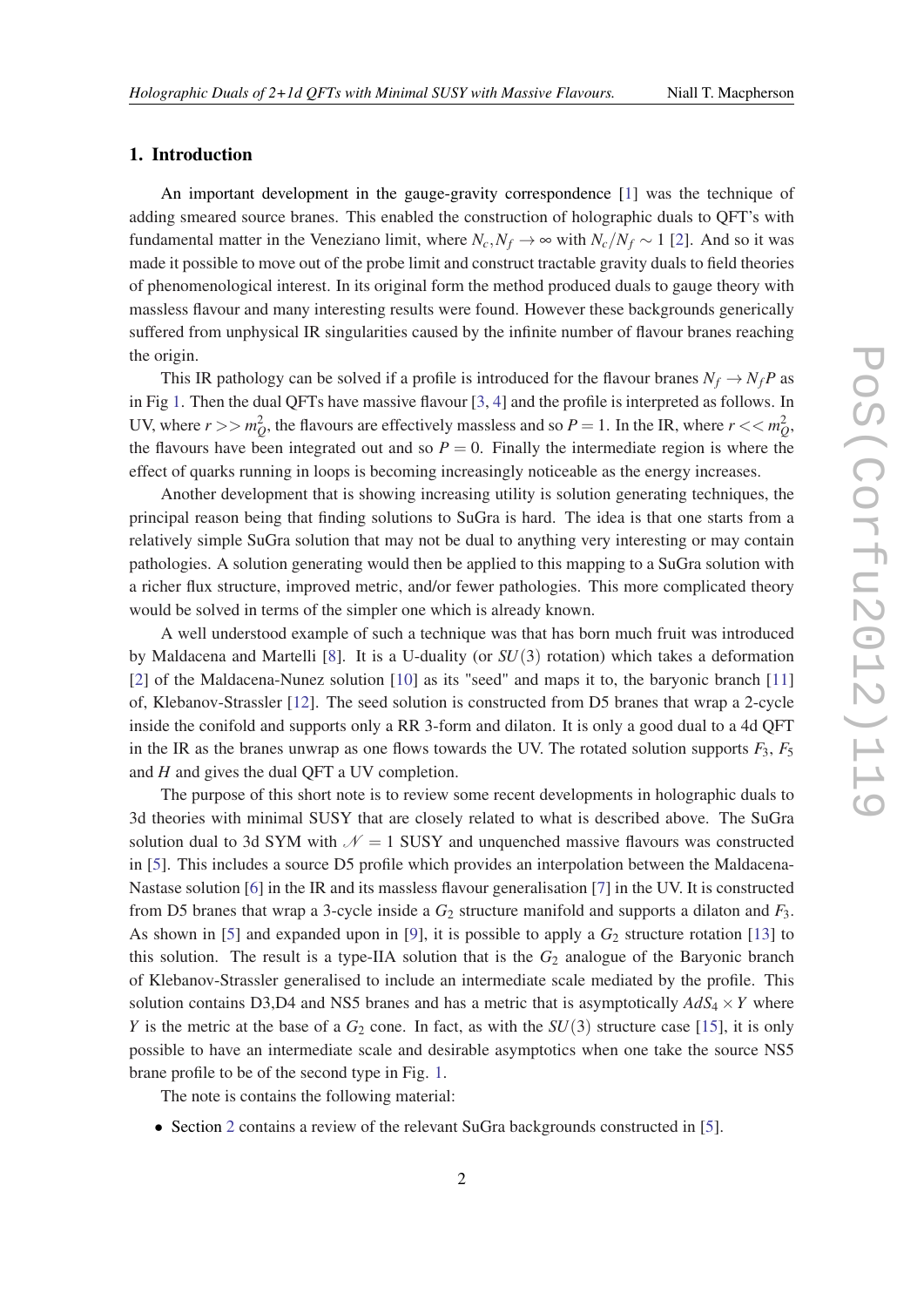<span id="page-2-0"></span>

Figure 1: Brane Profiles: The left panel shows a typical profile for massive flavours where the point that the profile becomes non zero give a measure of the quark mass. The right panel shows a profile which keeps *AdS* asymptotics after rotation.

- Section [3](#page-4-0) presents some results for 3d SYM with minimal SUSY and massive dynamical flavours.
- Section [4](#page-4-0) reviews some of the results of [[9](#page-6-0)] about the field theory dual to the solution after rotation.
- Finally Section [5](#page-5-0) closes with some further comments on why these solutions are interesting and possible future directions.

### 2. The SuGra Setup

The generalised Maldacena-Nastase solution of [\[5\]](#page-6-0) is a Type-IIB SuGra solution on a *G*<sup>2</sup> structure manifold with topology  $\mathbb{R}^{1,2} \times \mathbb{R} \times S^3 \times S^3$ . Its metric is given in string frame by:

$$
ds^{2} = e^{\phi} \left( dx_{1,2}^{2} + dr^{2} + \frac{e^{2q}}{4} (\sigma^{i})^{2} + \frac{e^{2g}}{4} (\omega^{i} - \frac{1}{2} (1 + w) \sigma^{i})^{2} \right)
$$
(2.1)

where the functions *h*, *g*, *w* and the dilaton  $\phi$  depend only on the radial coordinate r and  $\sigma^i$ ,  $\omega^i$  are 2 sets of *SU*(2) left invariant 1-forms. The background contains D5 branes which wrap the 3-cycle  $\sigma^i = \omega^i$  and supports a RR 3-form  $F_3$ . There are also source D5 branes which depends on a brane profile *P*. These induce an explicit source that enters into the solution through a violation of the Bianchi identity:

$$
dF_3 = N_f \Xi_4 \tag{2.2}
$$

where  $\Xi$  is is the smearing form which depends on *P* and *P'* and is related to the codimensions of the source D5 brane embedding.

The various functions introduced above obey a first order set of coupled differential equations defined by the BPS relations for  $G_2$  structure backgrounds [[16\]](#page-6-0). When solved these give two distinct types of solution, an asymptotically linear dilaton solution and one with and asymptotically constant dilaton (see Fig. [2\)](#page-3-0). The latter is incompatible with a global flavour symmetry as any putative flavour states are non normalisable. Thus the results about the 3d  $\mathcal{N} = 1$  SYM coupled to massive flavour discussed in the next section are obtained from the asymptotically linear dilaton solutions. In both cases the wrapped D5 branes which which make up the geometry unwrap as one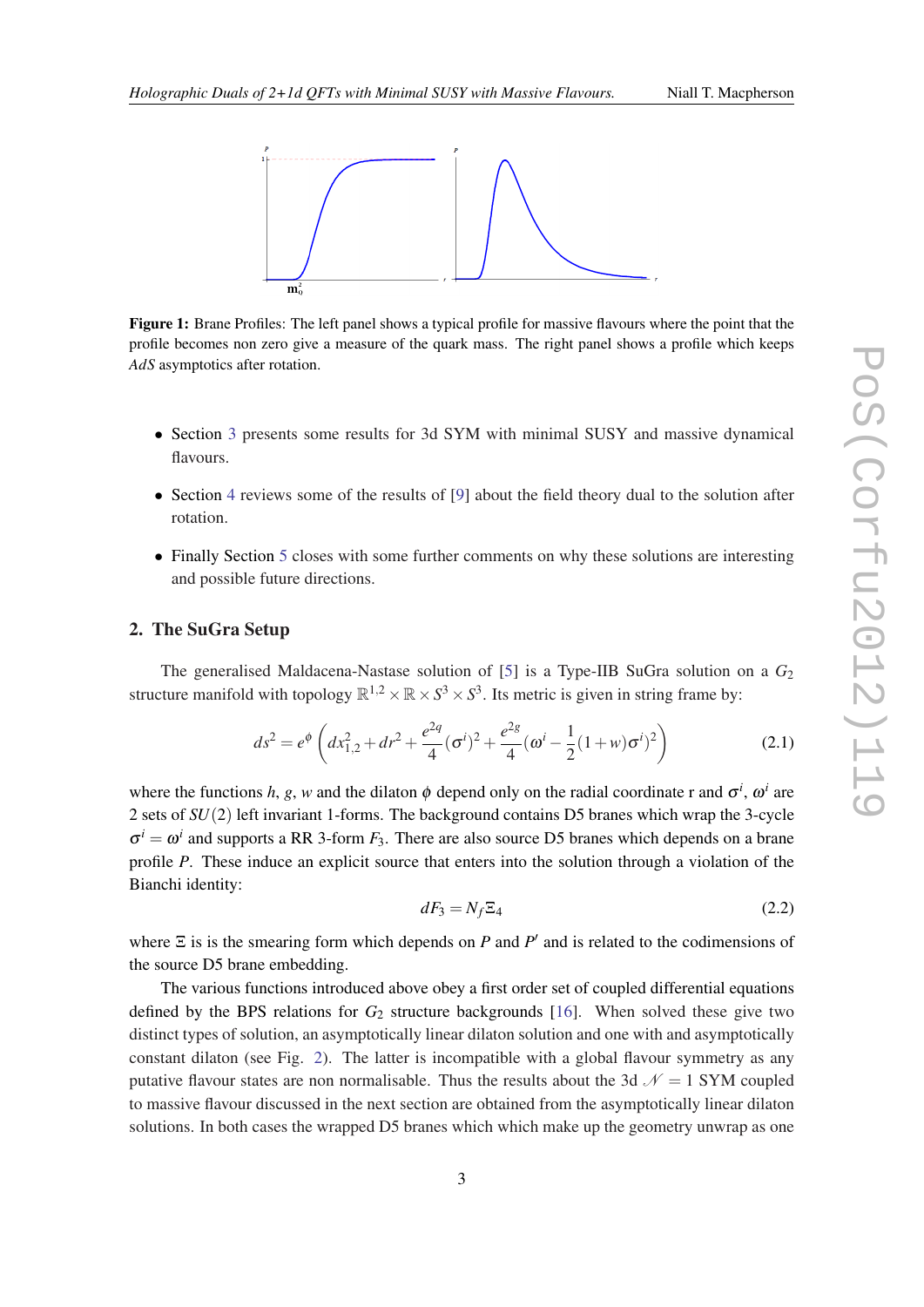<span id="page-3-0"></span>

Figure 2: Two types of SuGra solution are characterised by a dilaton which either tends to a constant or becomes linear towards the UV. The first is compatible with a global flavour symmetry while the second with a gauged flavour symmetry.

flows towards the UV so the effective 3d field theory living on the D5 branes becomes manifestly 6d at high energies.

The constant dilaton solutions are what are required for the  $G_2$  structure rotation of [[13\]](#page-6-0). The rotation maps an unwarped type-IIA solution with NS5 branes to a more complicated type-IIA solution. The first step is to make use of s-duality under which:

$$
g_{\mu\nu} \to e^{-\phi} g_{\mu\nu}; \quad F_3 \to H_3; \quad \phi \to -\phi; \tag{2.3}
$$

One is thus transformed form the type-IIB RR sector into the common NS sector of type-II SuGra. The rotation procedure is equivalent to a lift to M-theory and an infinite boost along  $x^{11}$  before a reduction back to type-IIA followed by two T-dualities along the spatial field theory directions. This can be described in terms of the brane content at each step:

$$
NS5 \rightarrow M5 \rightarrow M5, p_{KK} \rightarrow NS5, D0, D2 \rightarrow NS5, D2, D4 \tag{2.4}
$$

The new geometry contains both both D2 and D4 branes which support *F*4, fractional D2 branes that support  $H_3$  and source NS5 branes. The rotation generates additional warp factors in the metric which is now given by:

$$
ds^{2} = \frac{1}{\sqrt{h}} dx_{1,2}^{2} + \sqrt{h} \left( dr^{2} + \frac{e^{2q}}{4} (\sigma^{i})^{2} + \frac{e^{2g}}{4} (\omega^{i} - \frac{1}{2} (1 + w) \sigma^{i})^{2} \right)
$$
  
\n
$$
h = 1 - e^{2(\phi_{\infty} - \phi)}
$$
\n(2.5)

Provided that new scale is governed by a profile that dies off in the UV, *h* makes the geometry asymptotically *AdS*. The rotated solution is dual to a gauge theory that is UV complete, the internal space remains finite for all  $0 \le r \le \infty$  so as on flows toward the UV the NS5 branes do not unwrap. Note also that the dilaton is modified by the rotation:

$$
e^{2\hat{\phi}} = e^{2(\phi - \phi_{\infty})} \sqrt{h}
$$
 (2.6)

This happens because the dilaton couples to the D2 branes that are generated.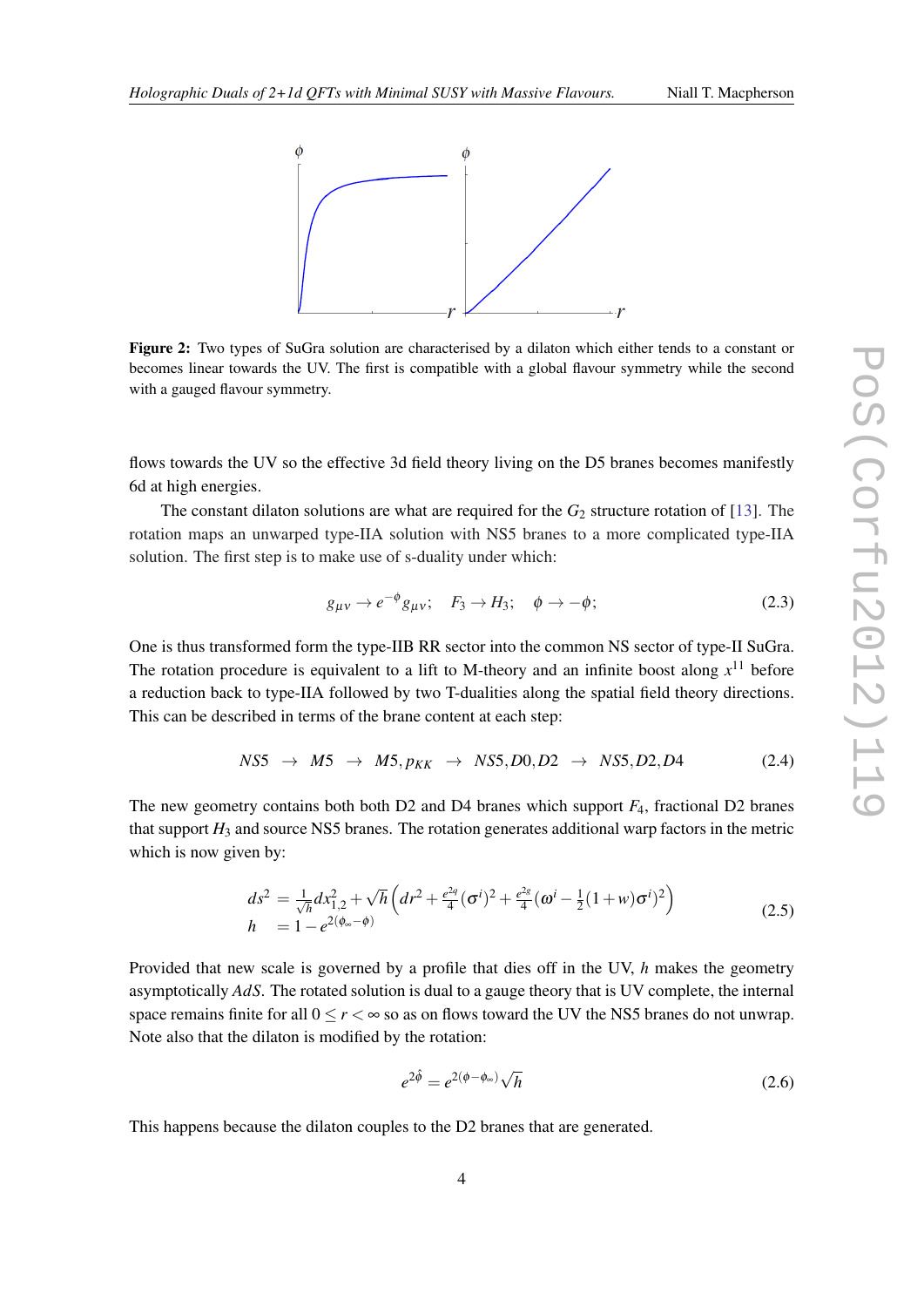### <span id="page-4-0"></span>3. On 3d  $\mathcal{N} = 1$  SYM with unquenched Massive flavour

The Type-IIB solution of the previous section with asymptotically constant dilaton is dual in the IR to 3d  $\mathcal{N} = 1$  SYM with Gauge group  $SU(N_c)$  and flavour group  $SU(N_f)^1$ . The theory also contains a Chern Simons term of level k which can extracted from the gravity side via a Probe D5 brane calculation[\[6](#page-6-0)]. The brane is extended along the field theory directions and wraps one of the S<sup>3</sup>'s. It is possible to show [[6](#page-6-0), [5](#page-6-0)] that the level is given by:

$$
k = \frac{1}{4\pi^2} \int_{s^3} F_3 - \tilde{k} = \frac{N_c}{2} + \frac{3N_f}{4} (C - 1) P
$$
 (3.1)

where it has been implicitly assumed that  $m_q^2 \ll m_{KK}^2$  so that the theory living on the D5 branes can be thought of as being effectively 3d over a range of *r* where  $P \sim 1$ . A shift in the level by  $\tilde{k}$  has also been included which is induced when the 6d KK modes are integrated out. Clearly *k* is only quantised everywhere for  $C = 1$ , however if one thinks of the interpolation region where  $P \neq 0,1$ as an approximation to a jump which smooths out the geometry, the profile can be thought of as inducing a shift in *P* as one flows from the UV to the IR.

The gauge coupling of the theory can be extracted from a probe D5 brane which wraps the cycle  $\sigma^i = \omega^i$  [\[7\]](#page-6-0). As explained in [\[5\]](#page-6-0) for  $N_c \ge 2N_f$  the gauge coupling is consistent with confinement in the IR and asymptotic freedom in the UV while for  $N_c \leq 2N_f$  the theory appears to develop a Landau pole in the  $UV^2$ .

A Wilson loop study can be performed from the gravity side by calculating the area of a minimal surface that extends from the UV, where it ends on the contour of the loop, and extends along r towards the IR [[17](#page-7-0)]. A rectangular loop gives the potential  $E(L)$  between 2 infinitely massive quarks separated by a distance *L*. It can be extracted, as in [\[5\]](#page-6-0), from the NG action of a probe string. As shown in Fig. [3](#page-5-0), when we take the quark mass to be sufficiently large, there is a smooth transition between confining unflavoured behaviour in the IR and power law flavoured behaviour in the UV.

### 4. On the field theory dual to the Asymptotically *AdS* Solution.

The rotated solution is generated in a way entirely analogous to the method by which Maldacena and Martelli generate the Baryonic branch solution. Thus one expect the field theory dual to be similar to the baryonic branch of Klebanov-Strassler. In particular it is likely a 2-node quiver of the type  $SU(N) \times SU(M)$  exhibiting both a duality and Higgsing cascade as one flows toward the IR, like [[15\]](#page-6-0). However with the computational machinery currently available for  $G_2$  structure backgrounds this is difficult to show explicitly. What is clear is that the NS5 Maxwell charge is quantised while there is a page charge for D2 that is defined up to quantised shifts under large gauge transformations. This is at least suggestive of a duality cascade like that of [\[18\]](#page-7-0).

It is possible to define several coupling for the dual field theory with various probe branes. Two that exhibit the likely dynamics<sup>3</sup> of the dual QFT are  $g_1$ , given by a probe D2 brane on  $(t, x^1, x^2)$ 

<sup>&</sup>lt;sup>1</sup> Actually the smearing of the source branes breaks this to  $U(1)^{N_f}$ 

<sup>&</sup>lt;sup>2</sup>This second result should be taken with caution. An improved radial variable was introduced in [\[9\]](#page-6-0) and it is possible that a Seiberg like duality, not manifest in the radial coordinate of [\[5\]](#page-6-0), will play a role when  $N_c < 2N_f$ . This would make the situation rather more similar to 4d SCQD, as one might expect.

<sup>&</sup>lt;sup>3</sup> or at least this the most attractive interpretation of the dynamics.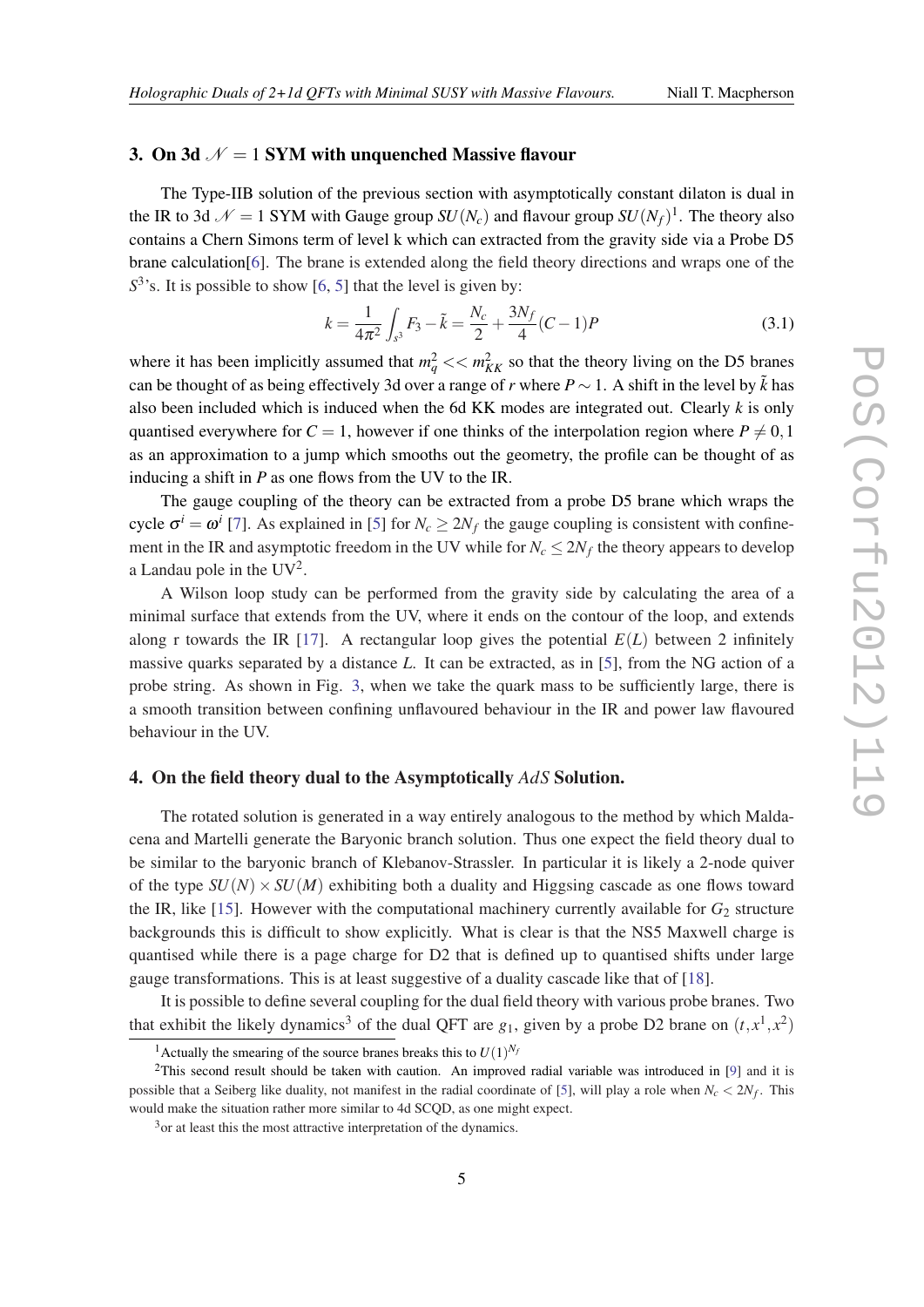<span id="page-5-0"></span>

**Figure 3:** Inter-quark potential extracted from rectangular Wilson loops. The left panel show  $m_Q^2 = 0$ , this has  $P = 1$ . The unphysical cusp is a result of the flavour singularity in the IR. The middle panel shows  $0 < m_Q^2 << 1$ , there is a first order phase transition between between confining, unflavoured, behaviour in the IR and power law behaviour in the UV. The last panel shows the same with a larger value of  $m_q^2$ , the phase transition is now smooth.



Figure 4: Two coupling of the dual gauge theory. In each case purple to blue indicates an increase in the ratio  $N_f/N_c$ 

and  $g_2$ , given by a probe D4 on  $(t, x^1, x^2, S^2)$ . These are plotted in Fig. 4.

The coupling  $g_2$  is consistent with confinement in the IR and dilation invariance in the UV, it cannot be full conformal invariance as this must be broken by the r dependence of the dilaton there. The behaviour is confirmed in [[9](#page-6-0)] with a Wilson loop study similar to that described in the previous section. This is extremely attractive behaviour for a QFT with a well defined gravity dual, so it is desirable to interpret this coupling as describing the fully dynamics of the theory. In light of this *g*<sup>1</sup> might appear strange, however one needs to appreciate that Maxwell couplings in 3d are dimensionful. This means that when a Chern-Simons term is present, the Maxwell coupling can freeze out in the IR where a confining Chern-Simons theory becomes dominant. For this reason it seems likely that *g*<sup>1</sup> is a Maxwell type coupling and its IR behaviour is signalling the presence of a Chern-Simons term.

### 5. Conclusions

In this short note the two closely related type-II  $G_2$  structure solutions constructed in [\[5,](#page-6-0) [9](#page-6-0)]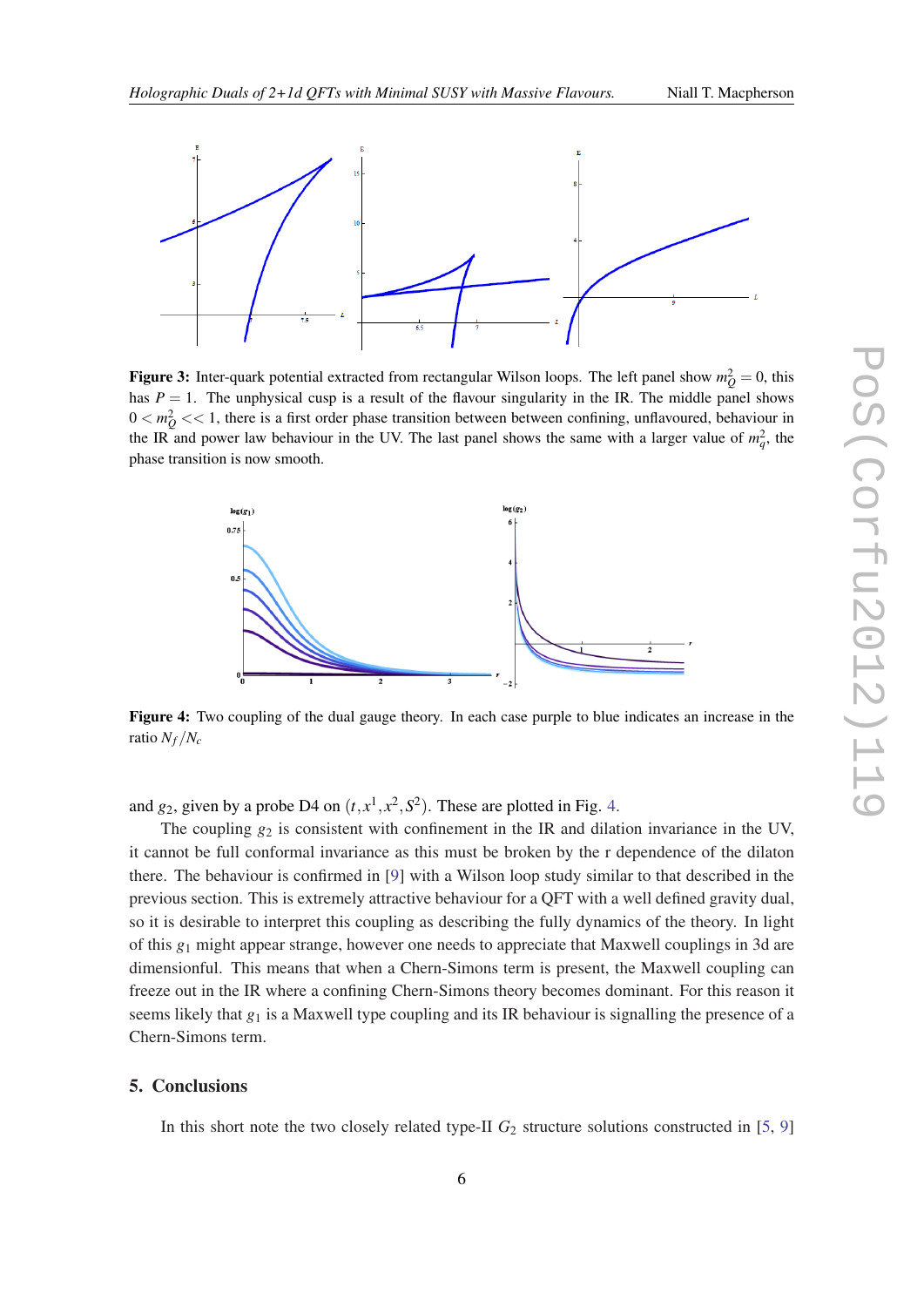<span id="page-6-0"></span>were reviewed. These are both dual to confining 3d gauge theories with minimal SUSY and so it would be interesting to further analyse their dynamics, particularly as QFTs of this type have large evaded field theoretical analysis.

The construction of the dual to 3d SYM with massive flavour is important because the massless flavour dual of [7] did not have a solution to the BPS equations in terms of a semi analytic IR expansion. As the wrapped D5 branes are only effectively 3d in the IR this is a particularly acute pathology and is cured by the addition of the flavour profile. This potentially makes possible the calculation of several interesting quantities in the theory such as the glue ball and Meson spectrum's.

The rotated background is asymptotically *AdS*<sup>4</sup> and it is likely that it will provided a fruitful arena for holographic renormalisation group techniques in 3d. It is particularly interesting to see that the couplings are consistent with confinement in the IR and and dilation invariance in the UV. This is clear if one considers the fact that there are no regular holographic duals to gauge theories that both confine and flow to an exact conformal fixed point in the UV. Unfortunately the dual gauge theory is still little understood but what is know does indicate that there is interesting dynamics waiting to be understood.

### References

- [1] J. M. Maldacena, Adv. Theor. Math. Phys. 2 (1998) 231 [hep-th/9711200].
- [2] R. Casero, C. Nunez, A. Paredes and , Phys. Rev. D 73 (2006) 086005 [hep-th/0602027].
- [3] F. Benini, F. Canoura, S. Cremonesi, C. Nunez, A. V. Ramallo and , JHEP 0702 (2007) 090 [hep-th/0612118].
- [4] E. Conde, J. Gaillard, A. V. Ramallo and , JHEP 1110 (2011) 023 [arXiv:1107.3803 [hep-th]].
- [5] N. T. Macpherson, JHEP 1206 (2012) 136 [arXiv:1204.4222 [hep-th]].
- [6] J. M. Maldacena, H. S. Nastase and , JHEP 0109 (2001) 024 [hep-th/0105049].
- [7] F. Canoura, P. Merlatti, A. V. Ramallo and , JHEP 0805 (2008) 011 [arXiv:0803.1475 [hep-th]].
- [8] J. Maldacena, D. Martelli and , JHEP 1001 (2010) 104 [arXiv:0906.0591 [hep-th]].
- [9] N. T. Macpherson, arXiv:1301.5178 [hep-th].
- [10] J. M. Maldacena, C. Nunez and , Phys. Rev. Lett. 86 (2001) 588 [hep-th/0008001].
- [11] A. Butti, M. Grana, R. Minasian, M. Petrini, A. Zaffaroni and , JHEP 0503 (2005) 069 [hep-th/0412187].
- [12] I. R. Klebanov, M. J. Strassler and , JHEP 0008 (2000) 052 [hep-th/0007191].
- [13] J. Gaillard, D. Martelli and , JHEP 1105 (2011) 109 [arXiv:1008.0640 [hep-th]].
- [14] J. Gaillard, D. Martelli, C. Nunez, I. Papadimitriou and, Nucl. Phys. B 843 (2011) 1 [arXiv:1004.4638 [hep-th]].
- [15] E. Conde, J. Gaillard, C. Nunez, M. Piai, A. V. Ramallo and , JHEP 1202 (2012) 145 [arXiv:1112.3350 [hep-th]].
- [16] J. Gaillard, J. Schmude and , JHEP 0901 (2009) 079 [arXiv:0811.3646 [hep-th]].